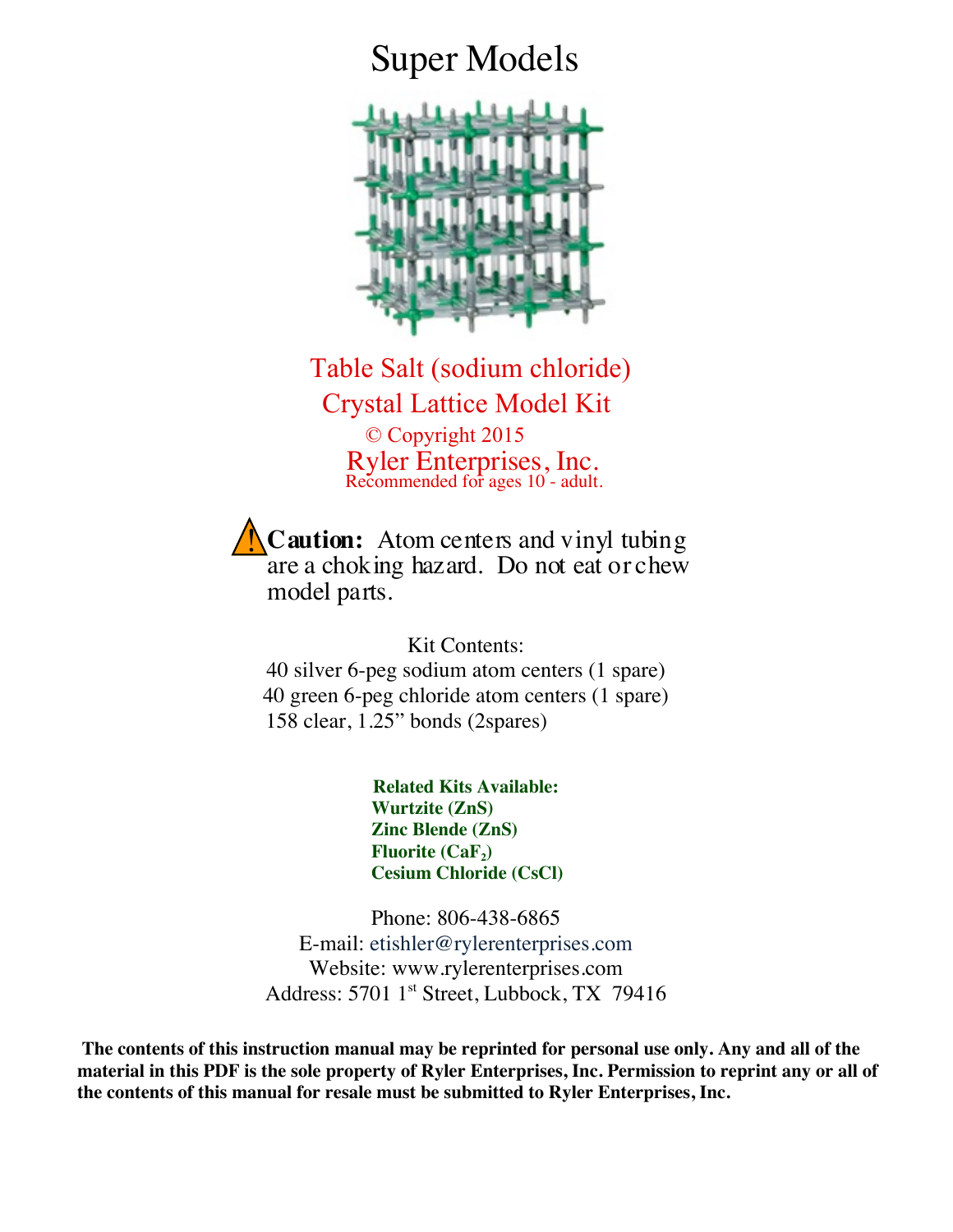## General Information

The mineral form of sodium chloride is called halite. Some halite crystals are colored, but usually they are white or colorless (see photos below). A deep blue or violet color in halite is caused by defects in the crystal, while other colors are formed by the presence of microorganisms.



When observed through a hand lens common table salt can be seen as almost perfect minute cubes.

Sodium chloride is an essential part of human nutrition. When ingested, it produces ions that help to regulate water movement into and out of cells. The ions are also important in normal nerve and muscle activity.

Some home uses of sodium chloride include flavoring, preserving, de-icing, water softening, tenderizing, cleaning (on surfaces and in shampoos and toothpaste), fire extinguishing (in some types of extinguishers such as Super D), and gargling (for sore throats). Salt is even an important part of many religious practices and certain events in many cultures.

A great number of industrial processes depend on the use of salt producing materials such as chlorine, sodium, sodium hydroxide, plastics, PVC, synthetic rubber, aluminum, textiles, tanned animal hides, preserved meats and fish, etc.

Sodium chloride forms a face centered cubic crystal composed of alternating positive sodium ions (cations) and negative chloride ions (anions). Each sodium ion is surrounded by six chloride ions, and each chloride ion is surrounded by six sodium ions within the crystal. This arrangement is called a coordination number (CN). Thus, this salt has a cation CN of six and an anion CN of six.

## Instructions for Assembly of NaCl Crystal

1. Connect green chloride ions to silver sodium ions to form a 4 by 4 layer. (Fig. 1)



Fig. 1 One of four layers of NaCl Model

- 2. Repeat step one three more times to form a total of four layers.
- 3. Connect the layers so that the colors of the ions alternate, corresponding to sodium ions bonding with chloride ions. (Fig. 2)



Fig. 2 Complete NaCl model.

4. Each ion in a crystal is surrounded by several ions of opposite charge. The number of surrounding ions is the coordination number (CN).

Bond one sodium with six chlorides to form a separate model to show the cation CN of six. It will be observed later that each sodium ion. when in a unit cell of sodium ions, is at the center of a face, or side, of a cube. (Fig. 3)